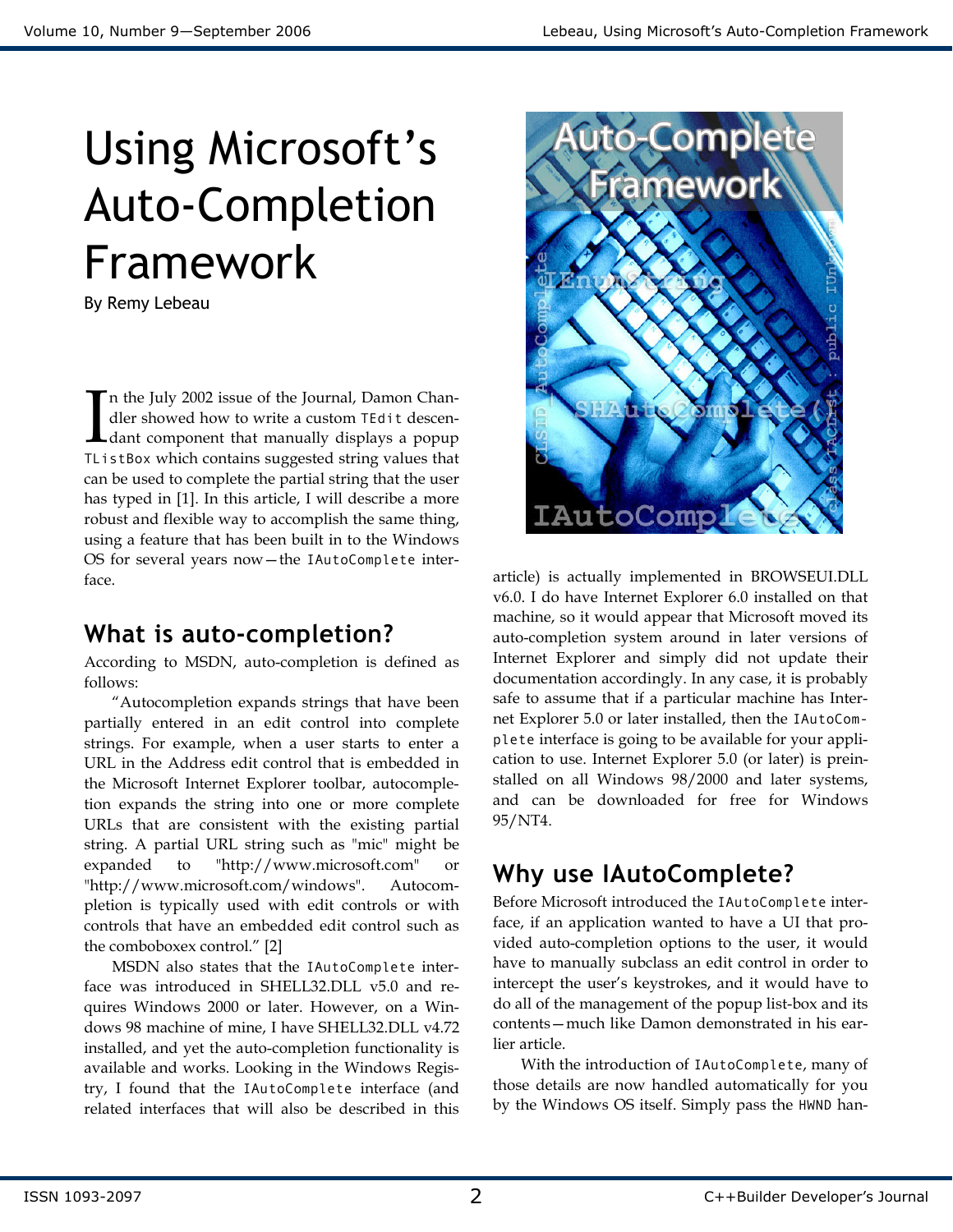| Table 1: SHAutoComplete() options |                |                                                                                                                                           |  |  |
|-----------------------------------|----------------|-------------------------------------------------------------------------------------------------------------------------------------------|--|--|
| <b>Setting</b>                    | Value          | Description                                                                                                                               |  |  |
| SHACF_AUTOSUGGEST_FORCE_ON        | 0x10000000     | Ignore the registry value and force the AutoSuggest feature on.                                                                           |  |  |
| SHACF_AUTOSUGGEST_FORCE_OFF       | 0x20000000     | Ignore the registry default and force the AutoSuggest feature off.                                                                        |  |  |
| SHACF AUTOAPPEND FORCE ON         | 0x40000000     | Ignore the registry value and force the AutoAppend feature on.                                                                            |  |  |
| SHACF_AUTOAPPEND_FORCE_OFF        | 0x80000000     | Ignore the registry default and force the AutoAppend feature off.                                                                         |  |  |
| SHACF DEFAULT                     | $\Omega$       | The default setting, equivalent to SHACF_FILESYSTEM   SHACF_URLALL.                                                                       |  |  |
| SHACF FILESYSTEM                  |                | Include the file system.                                                                                                                  |  |  |
| SHACF_URLHISTORY                  | 2              | Include the URLs in the user's History list.                                                                                              |  |  |
| SHACF_URLMRU                      | $\overline{4}$ | Include the URLs in the user's Recently Used list.                                                                                        |  |  |
| SHACF URLALL                      | 6              | Include the URLs in the users History and Recently Used lists. Equiva-<br>lent to SHACF URLHISTORY   SHACF URLMRU.                        |  |  |
| SHACF USETAB                      | 8              | Allow the user to select from the autosuggest list by pressing the TAB<br>key.                                                            |  |  |
| SHACF_FILESYS_ONLY                | 16             | Include the file system as in SHACF_FILESYS_ONLY plus directories, Uni-<br>versal Naming Convention (UNC) servers, and UNC server shares. |  |  |
| SHACF FILESYS DIRS                | 32             | Indicates that the file system directories, UNC shares, and UNC servers<br>should be enumerated.                                          |  |  |

dle of the desired edit control to IAutoComplete and everything is hooked up for you automatically. In addition, IAutoComplete offers some extra features that may be of interest to you:

- Suggested values can be populated with items from the File System, Internet Explorer's History and Favorites, the user's Recent Documents, the Shell Namespace, and even user-defined string lists. Any or all of these sources can be enabled at one time.
- Suggested values can be displayed using a popup list, or appended to the end of the edit control's current text, or both.
- A search engine can be invoked via a "Search" item that IAutoComplete can optionally append to each popup list that it displays.
- Quick completion of the user's typed-in partial strings via a hot key keystroke that invokes a pre-defined format string.
- RTL (Right-to-left) support for foreign systems, such as Hebrew and Arabic.

# IAutoComplete in detail

Microsoft's auto-completion system is actually comprised of several ActiveX objects that work together. This allows you to pick-and-choose the features that you want to use in your application without taking up unnecessary resources.

The IAutoComplete interface works quite well for anything that exposes access to the HWND of a standard edit control, such as combo-box controls. The code provided with this article will show you how to wrap the main processing code into a generic, reusable class named TAutoComplete, as well as how to derive new components from TEdit and TComboBox to demonstrate how the class can be used.

NOTE: The Win32 API headers that Borland ships with each new IDE release tend to be dated. I will provide all relevant declarations in this article so that you can add them to your code if they are not already available in your version.

### A first look at auto-completion

The simplest way to use auto-completion is to call the SHAutoComplete() function:

```
HRESULT STDAPICALLTYPE SHAutoComplete( 
   HWND hwndEdit, DWORD dwFlags);
```
This function was introduced in SHLWAPI.DLL of Internet Explorer 5.0 and is declared in SHLWAPI.H. If you do not plan to do anything very complex with auto-completion in your code, it will probably suit your needs by itself, for example:

SHAutoComplete(hEditWnd, SHACF\_FILESYSTEM);

This is a simple wrapper for the IAutoComplete interface and thus offers access to only a small subset of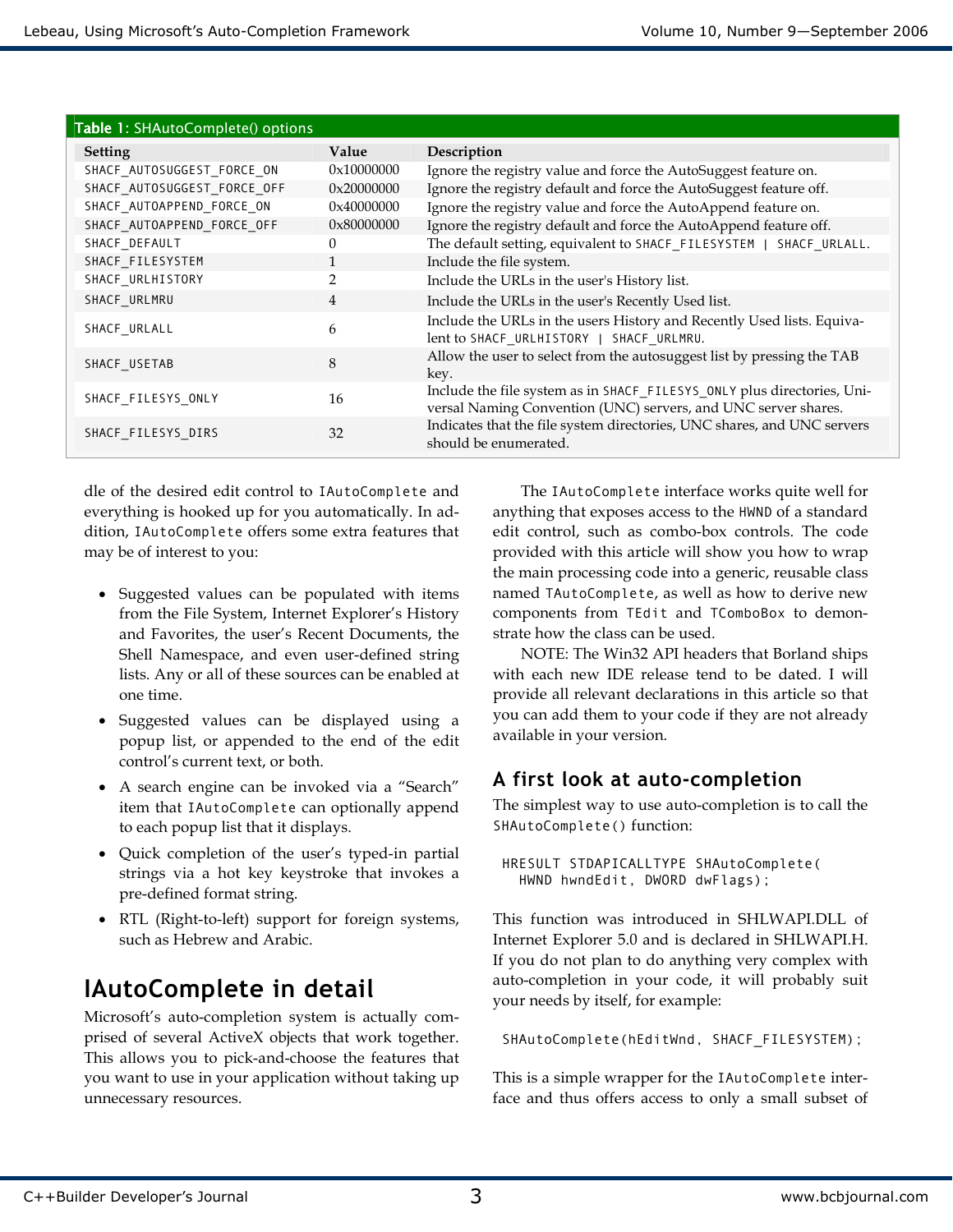the available functionality. Table 1 shows the available flag values at the time of this writing. I mention the function here only for the sake of completeness. For the rest of this article, I will focus on working with IAutoComplete and its related interfaces directly. If you are not familiar with working with ActiveX objects and interfaces, then I suggest you read up on that separately before continuing with this article.

 Like other ActiveX objects, you have to obtain the IAutoComplete interface by calling the CoCreateInstance() function to instantiate an instance of its corresponding object, for example:

```
IAutoComplete *pAutoComplete; 
::CoCreateInstance( 
   CLSID_AutoComplete, 
   NULL, 
   CLSCTX_INPROC_SERVER, 
   IID_IAutoComplete, 
   (LPVOID*) &pAutoComplete);
```
CLSID\_AutoComplete and IAutoComplete, which are shown in Listing A, are declared in SHLGUID.H and SHLDISP.H, respectively. The other related interfaces, and their supporting flag values, are declared in SHLOBJ.H and OBJIDL.H. All you need to include in your own code is SHLOBJ.H, which includes all of the other header files.

NOTE: under C++Builder 5.0 or later, if you get "multiple declaration" errors from the shell header files during compiling, you will need to add NO\_WIN32\_LEAN\_AND\_MEAN to the Conditionals list of your Project Options in order for the code to compile properly. C++Builder 4.0 and earlier do not suffer from this problem. At the time of this writing, Borland has yet to fix this issue.

### The Quick Completion feature

The Init() method of the IAutoComplete interface has two parameters that can specify the format string to be used for the "Quick Completion" feature. The format string behaves exactly like the format string of the C language runtime's printf() family of functions. When the user presses CTRL+ENTER in the edit control, the format string is applied to the edit control, where the current text is the value for the associated parameter of the format string. For example, if the format string is "http://www.%s.com", and the user types in "bcbjournal" and then presses CTRL+ENTER, the edit control will be updated to contain

```
Listing A: IAutoComplete
```

```
DEFINE_GUID(CLSID_AutoComplete, 
0x00BB2763L, 0x6A77, 0x11D0, 0xA5, 0x35, 
0x00, 0xC0, 0x4F, 0xD7, 0xD0, 0x62); 
MIDL_INTERFACE("00bb2762-6a77-11d0-a535-
00c04fd7d062") 
IAutoComplete : public IUnknown 
{ 
public: 
  virtual HRESULT STDMETHODCALLTYPE Init(
     HWND hwndEdit, IUnknown *punkACL, 
     LPCOLESTR pwszRegKeyPath, 
    LPCOLESTR puszQuickComplete) = 0;
  virtual HRESULT STDMETHODCALLTYPE
    Enable(BOOL fEnable) = \theta;
};
```
"http://www.bcbjournal.com" as its new value.

If the format string is stored in the Windows Registry, use the pwszRegKeyPath parameter of the Init() method, specifying both the key name and the value name. On the other hand, if the format string is in a null-terminated string in memory, then use the pwszQuickComplete parameter instead. For example:

```
// Registry 
pAutoComplete->Init(hEditWnd, pUnk, NULL, 
   L"Software\\MyKey\\MyFormatValue"); 
// Null-terminated string 
pAutoComplete->Init(hEditWnd, pUnk, 
   L"http://www.%s.com", NULL);
```
### Auto completion sources

In order for the IAutoComplete interface to actually do anything, it needs to know the types of items that are to be displayed to the user. IAutoComplete itself does not generate the actual suggestions that the user sees. Other ActiveX objects that work in conjunction with IAutoComplete will provide the appropriate strings while the user is typing in the edit control. Any source that you use must implement the IEnum-String interface, and optionally the IACList interface. Microsoft provides three ready-made objects:

- 1. CLSID\_ACLHistory provides items from Internet Explorer's History list.
- 2. CLSID\_ACLMRU provides items from the user's Recently Used Documents list.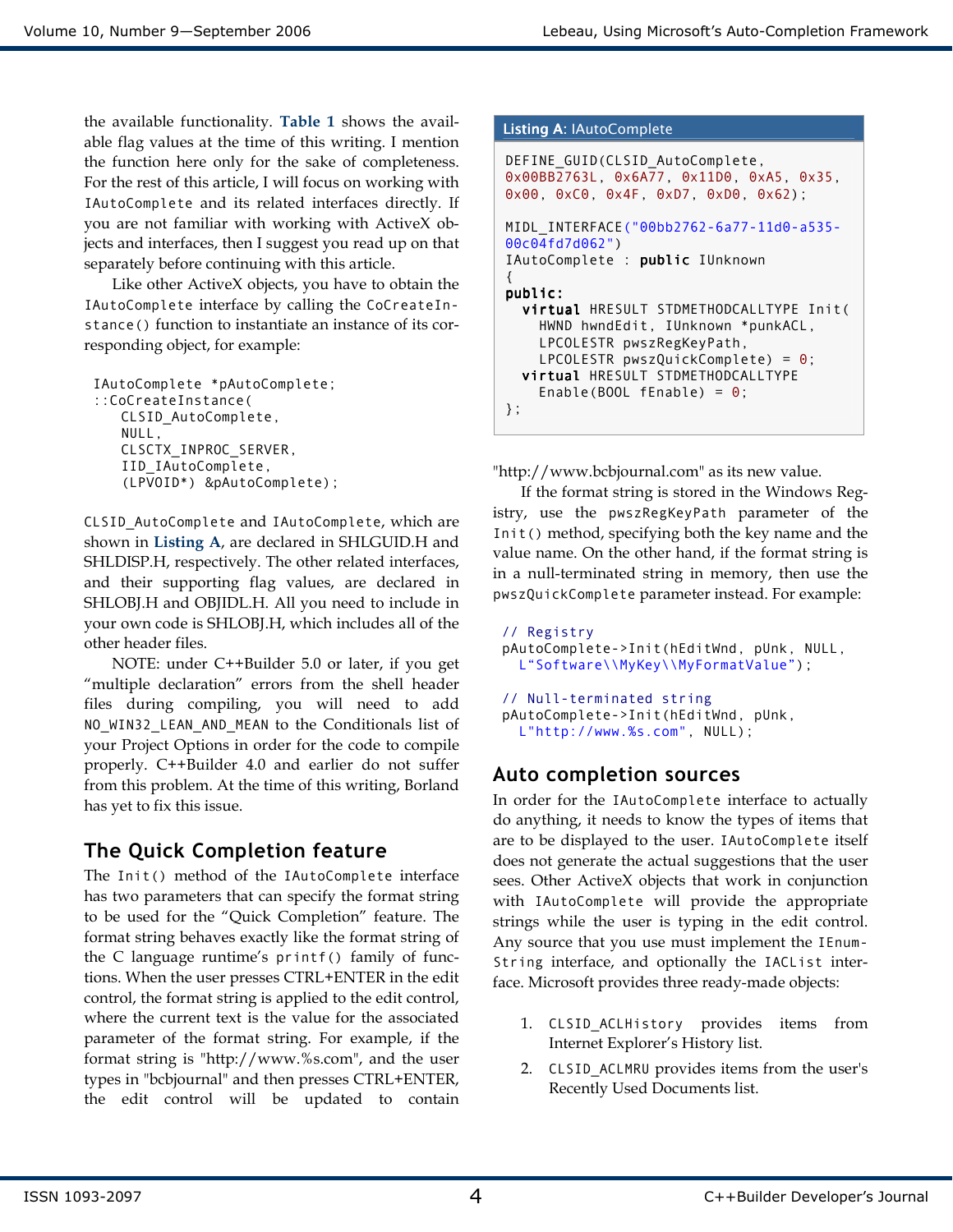3. CLSID\_ACListISF provides items from the Shell namespace, including folders and files from the file system, as well as items from virtual folders such as My Computer and Control Panel.

Whenever IAutoComplete needs to provide the user with suggestions from a source, it enumerates through the IEnumString interface, shown in Listing B, to retrieve all of the available strings, which are then filtered as needed. IACList, shown in Listing C, is implemented whenever a source object can provide strings in a hierarchical manner (which all three of Microsoft's sources can). When the user begins typing into the edit control, only the matching items of the top level of the hierarchy are shown. When the user then types in a path delimiter, the current text of the edit control is passed to the Expand() method of IA-CList. This way, the source can update itself so that IEnumString will return the strings for the newly expanded level of the hierarchy from that point onwards. This approach allows IAutoComplete to efficiently show suggestions for very large hierarchies.

To use one of Microsoft's pre-made sources in your code, call CoCreateInstance() to instantiate an instance of its object, and then pass its IUnknown interface pointer to the Init() method of IAutoComplete; for example:

```
IACList *pIFS; 
::CoCreateInstance( 
 CLSID_ACListIFS, NULL, 
 CLSCTX_INPROC_SERVER, 
  IID_IACList, (LPVOID*) &pIFS); 
pAutoComplete->Init( 
   hEditWnd, pIFS, NULL, NULL);
```
You can implement your own ActiveX objects to provide custom string lists during auto-completion operations. The code provided with this article will show you how the TAutoComplete class implements some of its functionality using a custom ActiveX object to allow user-defined strings to be suggested.

### Multiple auto-completion sources

The IUnknown interface for a single object that will provide all of the strings must be passed to the Init() method of IAutoComplete. If you are using only one source for your items, as shown in the ex-

#### Listing B: IEnumString

```
MIDL_INTERFACE("00000101-0000-0000-C000-
000000000046") 
IEnumString : public IUnknown 
{ 
public: 
  virtual HRESULT STDMETHODCALLTYPE Next(
     ULONG celt, LPOLESTR *rgelt, 
    ULONG *pceltFetched) = 0;
  virtual HRESULT STDMETHODCALLTYPE Skip(
    ULONG celt) = \theta;
  virtual HRESULT STDMETHODCALLTYPE Reset()
   = 0:
  virtual HRESULT STDMETHODCALLTYPE Clone(
    IEnumString **ppenum) = 0;
};
```
#### Listing C: IACList

```
DEFINE GUID(IID IACList, 0x77A130B0L,
0x94FD, 0x11D0, 0xA5, 0x44, 0x00, 0xC0, 
0x4F, 0xD7, 0xd0, 0x62); 
class IACList : public IUnknown
\left\{ \right.public: public: 
  virtual HRESULT STDMETHODCALLTYPE Expand(
    LPCOLESTR pszExpand = 0;
};
```
#### Listing D: IObjMgr

```
DEFINE_GUID(CLSID_ACLMulti, 0x00BB2765L, 
0x6A77, 0x11D0, 0xA5, 0x35, 0x00, 0xC0, 
0x4F, 0xD7, 0xD0, 0x62); 
DEFINE_GUID(IID_IObjMgr, 0x00BB2761L, 
0x6A77, 0x11D0, 0xA5, 0x35, 0x00, 0xC0, 
0x4F, 0xD7, 0xD0, 0x62); 
class IObjMgr : public IUnknown
{ 
public:
  virtual HRESULT STDMETHODCALLTYPE
    Append(IUnknown *punk) = \theta;
  virtual HRESULT STDMETHODCALLTYPE
     Remove(IUnknown *punk) = 0; 
};
```
ample above, then you need only one object of the desired type. However, as I mentioned earlier, it is also possible to enable multiple sources at one time. Listing D shows another one of Microsoft's pre-made objects, CLSID\_ACLMulti, which implements the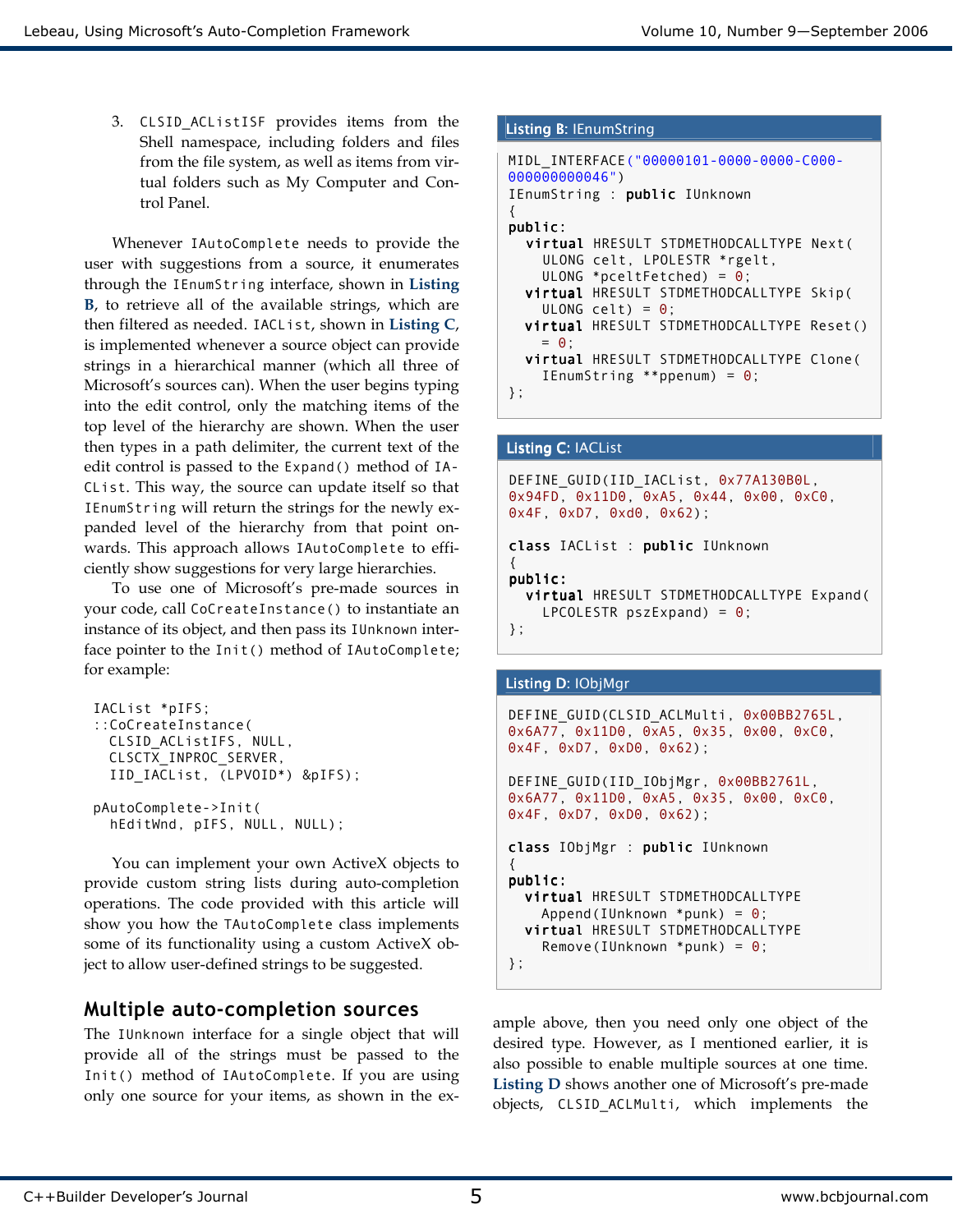IObjMgr interface for this purpose.

In order to use multiple sources, you have to create an instance of the manager object and then call the Append() method of its IObjMgr interface for each source that you want to use. You can then pass the IUnknown interface pointer of IObjMgr to IAutoComplete, for example:

```
IACList *pMRU, *pIFS; 
IObjMgr *pMgr; 
::CoCreateInstance( 
   CLSID_ACLMRU, NULL, 
   CLSCTX_INPROC_SERVER, IID_IACList, 
   (LPVOID*) &pMRU); 
::CoCreateInstance( 
   CLSID_ACListIFS, NULL, 
   CLSCTX_INPROC_SERVER, IID_IACList, 
   (LPVOID*) &pIFS); 
::CoCreateInstance( 
   CLSID_ACLMulti, NULL, 
   CLSCTX_INPROC_SERVER, IID_IObjMgr, 
   (LPVOID*) &pMgr); 
pMgr->Append(pMRU); 
pMgr->Append(pISF); 
pAutoComplete->Init( 
   hEditWnd, pMgr, NULL, NULL);
```
The IEnumString implementation of the CLSID\_ACLMulti object will consolidate and merge the results of all the sources into a single list when needed by IAutoComplete.

### The auto-suggest drop-down list

The IAutoCompleteDropDown interface, shown in Listing E, is obtained by calling QueryInterface() on the IAutoComplete interface. This interface allows the user to query the current state of the auto-suggest popup list, and to reset the current IEnumString enumerator while the auto-suggest list is visible; for example:

```
IAutoCompleteDropDown pDropDown; 
DWORD dwFlags = \theta;
pAutoComplete->QueryInterface( 
   IID_IAutoCompleteDropDown, 
   (LPVOID*) &pDropDown); 
pDropDown->GetDropDownStatus( 
   &dwFlags, NULL); 
if( dwFlags & ACDD_VISIBLE )
```

```
pDropDown->ResetEnumerator();
```
#### Listing E: IAutoCompleteDropDown

```
MIDL_INTERFACE("3CD141F4-3C6A-11d2-BCAA-
00C04FD929DB") 
IAutoCompleteDropDown : public IUnknown 
{ 
public: public: 
  virtual HRESULT STDMETHODCALLTYPE
     GetDropDownStatus(DWORD *pdwFlags, 
      LPWSTR *ppwszString) = \theta;
  virtual HRESULT STDMETHODCALLTYPE
    ResetEnumerator() = 0;};
```
#### Listing F: IAutoComplete2

```
MIDL_INTERFACE("EAC04BC0-3791-11d2-BB95-
0060977B464C") 
IAutoComplete2 : public IAutoComplete 
{ 
public:
  virtual HRESULT STDMETHODCALLTYPE
    SetOptions(DWORD dwFlag) = \theta;
  virtual HRESULT STDMETHODCALLTYPE
    GetOptions(DWORD *pdwFlag) = \theta;
};
```
#### Listing G: IACList2

```
DEFINE GUID(IID IACList2, 0x470141a0L,
0x5186, 0x11d2, 0xbb, 0xb6, 0x00, 0x60, 
0x97, 0x7b, 0x46, 0x4c); 
class IACList2 : public IACList
\left\{ \right.public:
  virtual HRESULT STDMETHODCALLTYPE
    SetOptions(DWORD dwFlag) = \theta;
   virtual virtual HRESULT STDMETHODCALLTYPE 
    GetOptions(DWORD* pdwFlag) = \theta;
};
```
### Configuring auto-completion behavior

The rest of the available options for IAutoComplete are configured via the IAutoComplete2 and IACList2 interfaces, shown in Listing F and Listing G, which are obtained by calling the QueryInterface() method of IAutoComplete and IACList, respectively.

The SetOptions() method of IAutoComplete2 specifies how the results are displayed to the user, and how the edit control responds to certain user keystrokes; for example: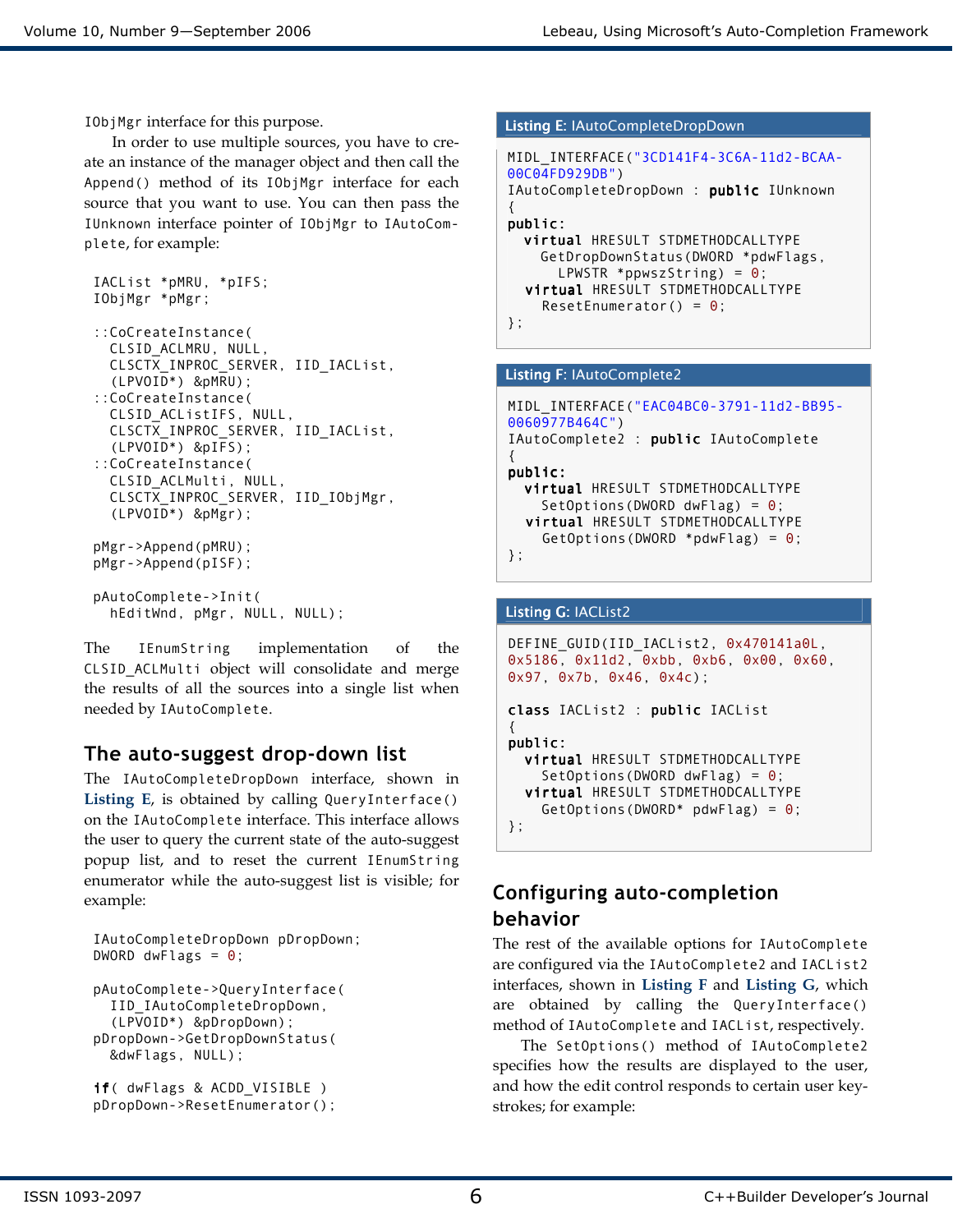```
IAutoComplete2 *pAC2; 
pAutoComplete->QueryInterface( 
   IID_IAutoComplete2, (LPVOID*) &pAC2);
```

```
pAC2->SetOptions(ACO_AUTOSUGGEST);
```
The SetOptions() method of IACList2, on the other hand, specifies what kind of system resources are included in the results. The CLSID\_ACListISF object is currently the only Microsoft object that uses IA-CList2, to specify what kind of file system items are to be used; for example:

```
IACList2 *pACL2; 
pIFS->QueryInterface( 
   IID_IACList2, (LPVOID*) &pACL2);
```

```
pACL2->SetOptions(ACLO_FILESYSDIRS);
```
The available flag values for both interfaces at the time of this writing are provided in Table 2 and Table 3 located at the end of this article.

# Current working directories

The ACLO\_CURRENTDIR option of the IACList2 interface requires some further explanation. Because the path of a file system item can be specified relative to a parent item, by using the ".." path notation, the IAutoComplete interface needs to be told what parent item to actually use when resolving relative paths from the user's input. IAutoComplete exposes two additional interfaces for this purpose.

The ICurrentWorkingDirectory interface, shown in Listing H, accepts the parent item as a Unicode string. Because a string is used, this interface is useful only for physical paths on the file system, for example:

```
pAC->QueryInterface( 
  IID_ICurrentWorkingDirectory, 
  (LPVOID*) &pCWD);
```
pCWD->SetDirectory(L"C:\\");

The IPersistFolder interface, shown in Listing I, accepts the parent item as an absolute ITEMIDLIST instead, relative to the root folder of the Shell namespace; for example:

```
IPersistFolder *pFolder; 
LPITEMIDLIST pidl;
```

```
Listing H: ICurrentWorkingDirectory
DEFINE_GUID(IID_ICurrentWorkingDirectory, 
0x91956d21L, 0x9276, 0x11d1, 0x92, 0x1a, 
0x00, 0x60, 0x97, 0xdf, 0x5b, 0xd4); 
class ICurrentWorkingDirectory :
   public IUnknown 
{ 
public:
  virtual HRESULT STDMETHODCALLTYPE
     GetDirectory(LPWSTR pwzPath, 
      DWORD cchSize) = \theta;
  virtual HRESULT STDMETHODCALLTYPE
    SetDirectory(LPCWSTR pwzPath) = \theta;
};
```
#### Listing I: IPersistFolder

```
DEFINE GUID(IID IPersistFolder,
0x000214EAL, 0x0000, 0x0000, 0xC0, 0x00, 
0x00, 0x00, 0x00, 0x00, 0x00, 0x46); 
class IPersistFolder : public IPersist
{ 
public: public: 
  virtual HRESULT STDMETHODCALLTYPE
     Initialize(LPCITEMIDLIST pidl) = 0; 
};
```

```
SHGetSpecialFolderLocation( 
   NULL, CSIDL_CONTROLS, &pidl); 
pAutoComplete->QueryInterface( 
   IID_IPersistFolder, (LPVOID*) &pFolder); 
pFolder->Initialize(pidl); 
CoTaskMemFree(pidl);
```
IPersistFolder is more flexible then ICurrentWorkingDirectory because any item within the Shell namespace can be represented by an ITEMIDLIST. That includes not only physical paths on the file system, but also virtual folders, such as My Computer or the Control Panel, and items within virtual folders.

# The TUserStringsEnum class

As I mentioned earlier, the IAutoComplete interface receives its string values from the IEnumString interface. By writing a custom ActiveX object that implements that interface, you can provide your own string values to IAutoComplete. The TUserStringsEnum class uses this approach to trigger OnExpand and On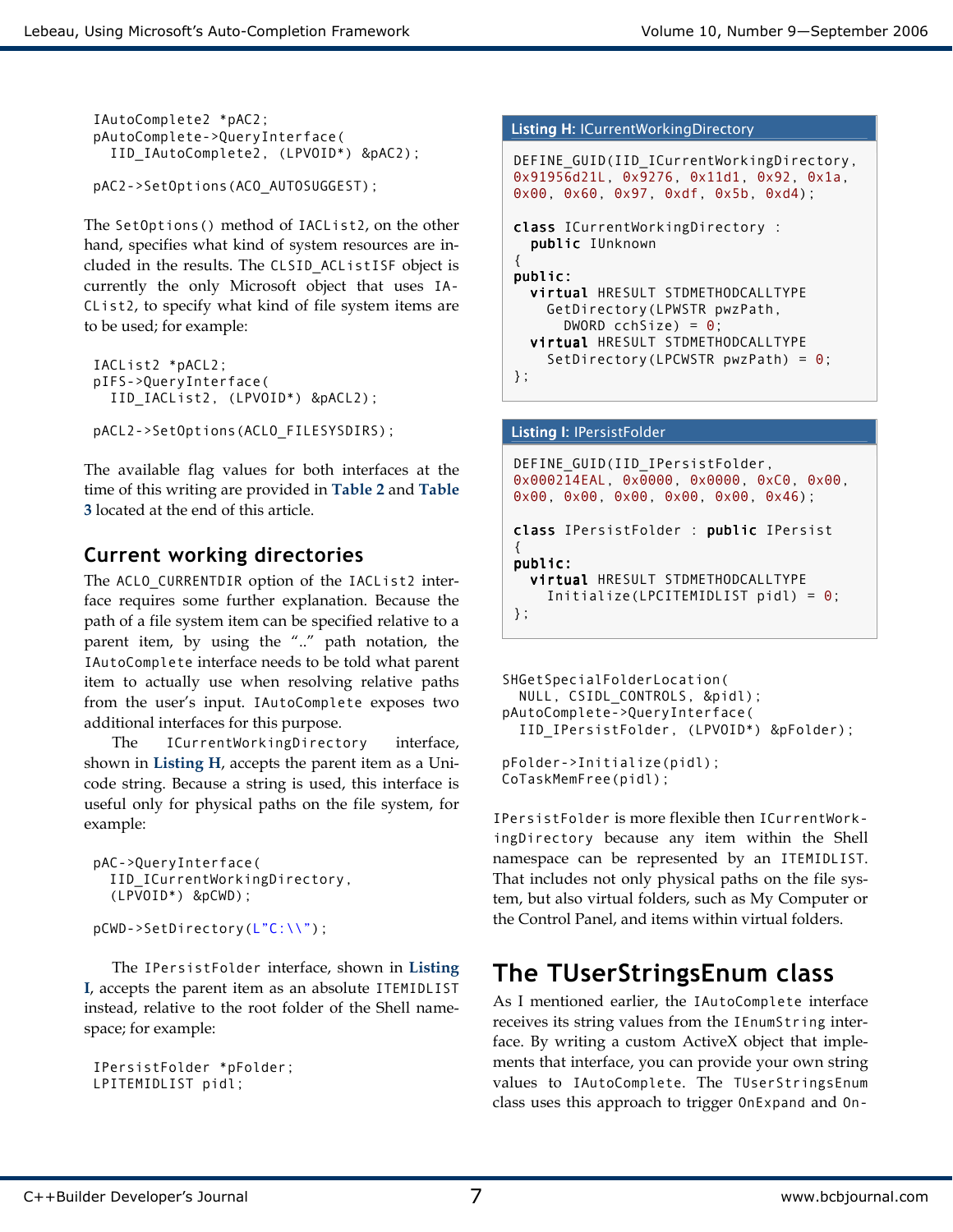GetItem events in the TAutoComplete class. This way, users can implement their own storage for their custom strings. As you'll see in this month's code, TUser-StringsEnum is a fairly straightforward class. It has the standard IUnknown methods for reference counting and interface querying, the standard IEnumXXX methods for enumerating strings, and the IACList methods for handling hierarchies.

## TUserStringsEnum implementation notes

If you are familiar with writing custom ActiveX objects, one thing you will probably notice is that I am not deriving the TUserStringsEnum class from any pre-made ATL classes. There are four reasons for this.

First, IEnumString and IACList derive directly from IUnknown, and the ATL does not provide any wrapper class to handle the implementation for IUnknown itself, so it is not worth separating out that functionality into an additional class for the purpose of this article.

Second, because this class has a very simply design, and is private to TAutoComplete only, there is no need for the extra features like interface maps and the like that would have to be added to it to satisfy the ATL design model.

Third, although there are pre-made third-party IEnumString implementations available, they usually are implemented with STL containers that make copies of the string values for each object instance. For this class, I do not want to copy the user's strings around memory unnecessarily. Since there is no way to know where the user's strings are actually coming from, I want the TUserStringsEnum class to allow the user to optimize the access as desired.

Lastly, because the IEnumXXX interface design includes a Clone() method, TUserStringsEnum needs to be able to copy the enumeration values from one instance of itself to another. The purpose of cloning an enumerator is to maintain separate indices to the same source list. So there is no need to make copies of the user's strings in this situation either.

### IEnumString implementation notes

The Next() method of the IEnumString interface is what actually retrieves one or more strings from the list. The calling code passes in an array of OLESTR pointers, and the number of strings needed. Next() is responsible for allocating a copy of the available strings, up to the number requested, and placing their memory pointers into the array.

 Some people get confused when it comes to the memory allocation rules for ActiveX objects. In a nutshell, any method that returns data to the calling code must allocate the data, and then the calling code is responsible for freeing it later on. Unless otherwise indicated by the object's author, the data have to be allocated using ActiveX's own memory manager, which is the IMalloc interface, to ensure proper marshaling when the data pass across thread/process boundaries. For this article, the allocated data will not be crossing those boundaries; however, the ActiveX memory manager is still being used. I am using the CoTaskMemAlloc() function to keep the code simple, but the CoGetMalloc() function can instead be used to access the IMalloc interface directly, if desired.

# The TAutoComplete class

Now that all of the options have been described, it is time to finally put the TAutoComplete class to work in your code. Upon examining the code that accompanies this article, you'll notice that the TAutoComplete class derives from TPersistent instead of TComponent. There, TAutoComplete is being embedded inside of other components, but you can use it as a standalone object if you desire.

 By assigning an event handler to the OnGetItem and OnGetItemCount events, the TUserStringsEnum class will be used as one of the auto-completion sources (the Sources property specifies which, if any, of Microsoft's source objects will be used as well). While the user is typing in the edit control, IAutoComplete will call into the IACList and IEnumString interfaces of the TUserStringsEnum class, which will then trigger the OnExpand, OnGetItem, and On-GetItemCount events as needed.

 With everything said and done, all that is needed to hook up the TAutoComplete class to your own code is the following:

- 1. Create an instance of TAutoComplete, such as in a constructor (and freed in the destructor).
- 2. Optionally set the Sources property. If you enable the acIFS flag, then set up the IFSOptions property as desired.
- 3. Assign OnGetItem and OnGetItemCount event